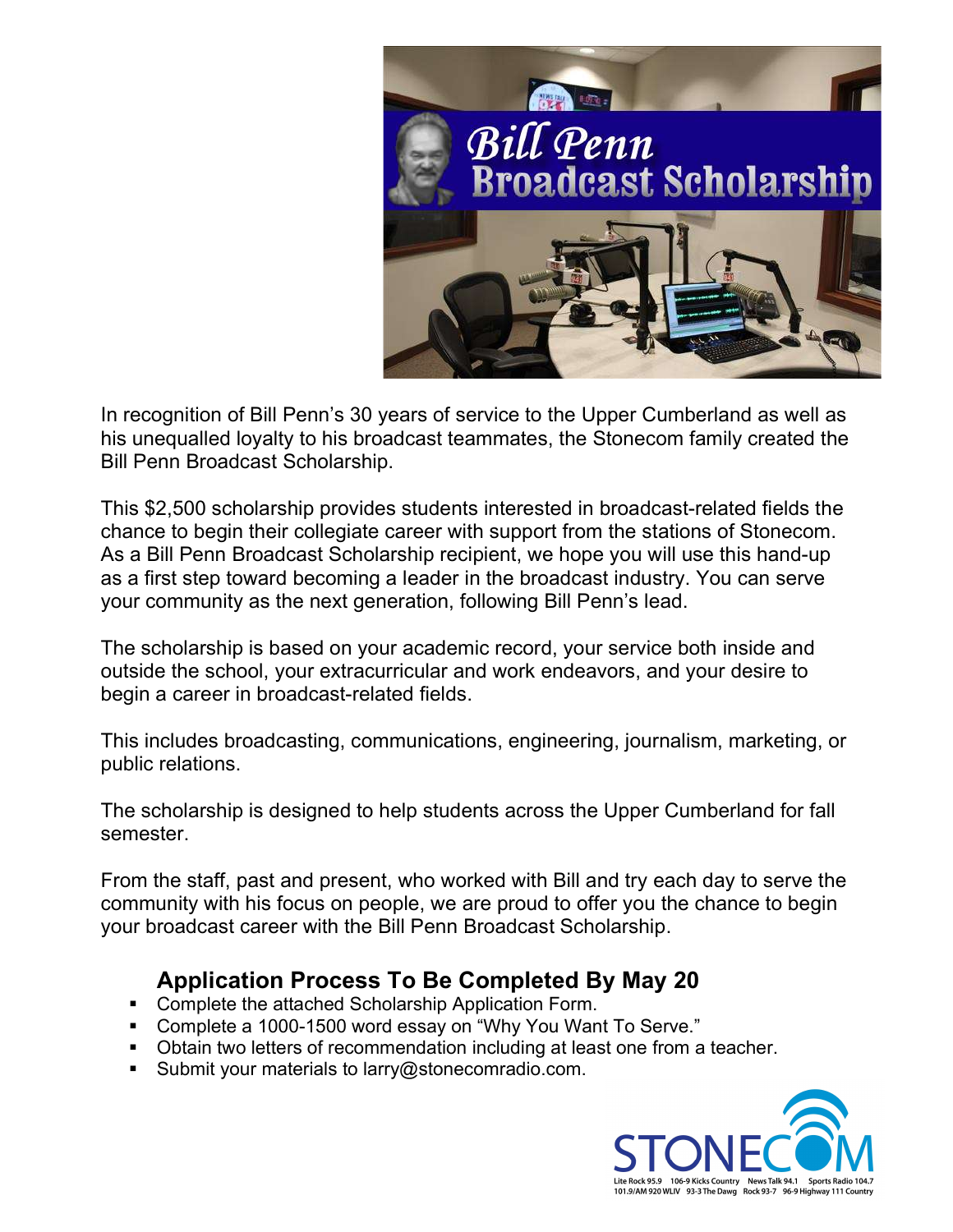|                        | Bill Penn<br>Broadcast Scholarship                                                                                                         |  |
|------------------------|--------------------------------------------------------------------------------------------------------------------------------------------|--|
| <b>Your Name</b>       |                                                                                                                                            |  |
| <b>Mailing Address</b> |                                                                                                                                            |  |
|                        |                                                                                                                                            |  |
| <b>Phone Number</b>    |                                                                                                                                            |  |
| <b>Your Email</b>      |                                                                                                                                            |  |
| <b>Parent's Names</b>  |                                                                                                                                            |  |
| <b>High School</b>     | GPA ______________                                                                                                                         |  |
| <b>Class Rank</b>      | _______________ of ______________ students    ACT ______________                                                                           |  |
| Intended Major         | <u> 1990 - Johann John Stoff, deutscher Stoffen und der Stoffen und der Stoffen und der Stoffen und der Stoffen un</u>                     |  |
|                        |                                                                                                                                            |  |
| <b>Enrollment Date</b> | Full Or Part Time?<br><u> 2000 - 2000 - 2000 - 2000 - 2000 - 2000 - 2000 - 2000 - 2000 - 2000 - 2000 - 2000 - 2000 - 2000 - 2000 - 200</u> |  |
|                        | STONECOM                                                                                                                                   |  |

Lite Rock 95.9 106-9 Kicks Country News Talk 94.1 Sports Radio 104.7<br>101.9/AM 920 WLIV 93-3 The Dawg Rock 93-7 96-9 Highway 111 Country